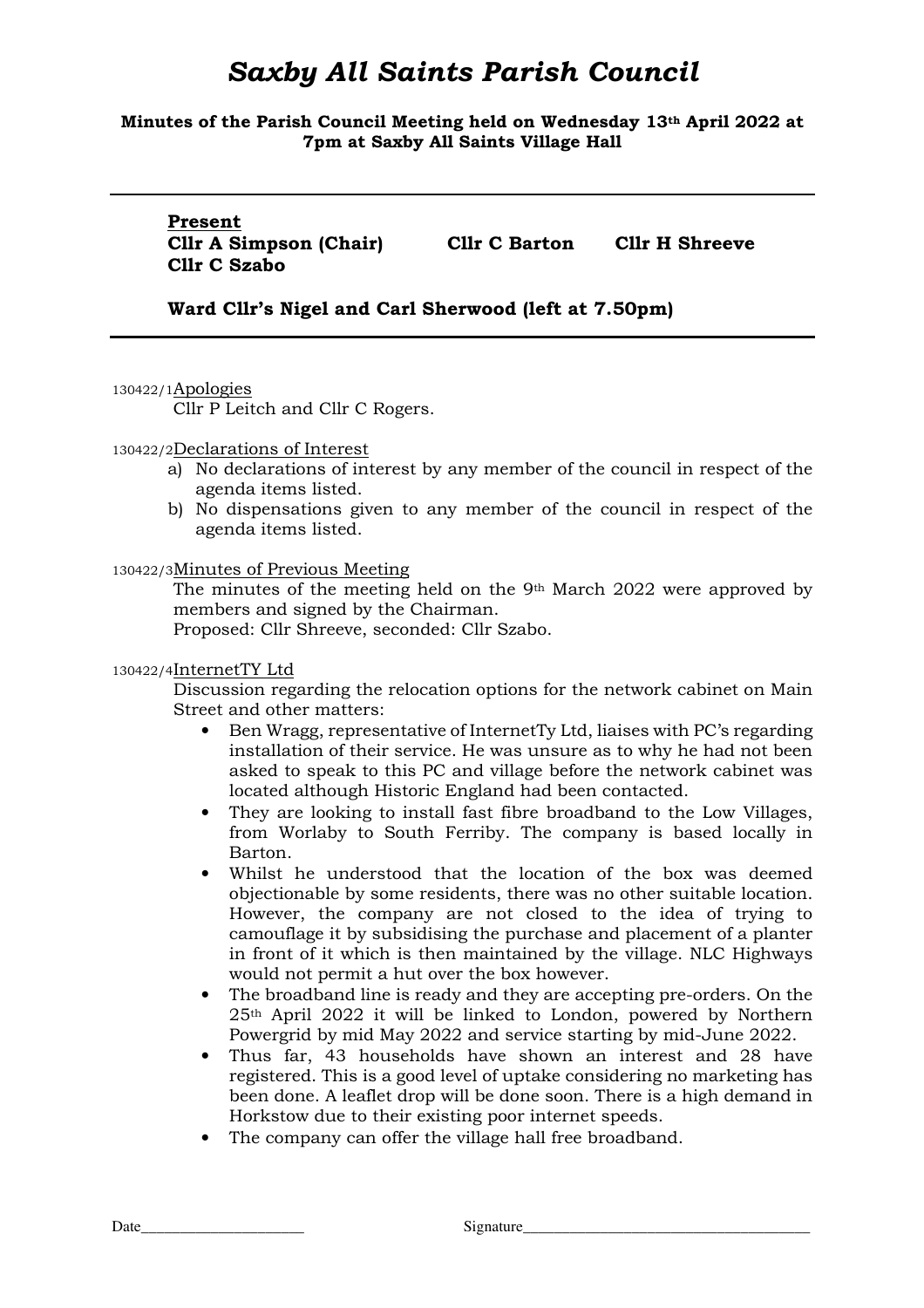130422/5Reports from Ward Councillor(s)

Ward Cllr's Sherwood updated the Parish Council on activities within North Lincolnshire Council:

- 93 applications have been received to house Ukrainian refugees. These will now undergo security checks.
- Over 75s have been offered a fourth Covid-19 vaccination with initial take-up being positive. There may be a fifth vaccination for the elderly and medically vulnerable.
- NLC offer a full family hub programme assisting with parenting, mental health and social health issues.
- More than 3,200 pensioners across North Lincolnshire will be given £60 worth of vouchers to help with food shopping.
- A £150 council tax rebate for 70,000 households and, for around 1,200 pensioners, £70 additional help for rent.
- Last meeting follow-up: On the other side of Horkstow Bridge, an area of conservation interest has had its trees smashed with an excavator for unknown reasons. Barton Wildfowlers have confirmed that they have done no work, other than reed clearing, since December 2021. Planning enforcement will now investigate.
- The promised road signs from NLC for Park Lane have not been installed (requested early 2021). Ward Cllr's to chase.

## 130422/6Highways/Footpaths/Public Right of Way

- a) Updates on the following and action resolved:
	- New village name sign ongoing.
	- Maintenance of bus shelters ongoing.
	- Seating/bench provision awaiting agreement from Ongo.
	- Low Villages Community Speed Watch:

| Month          | <b>Total Vehicles</b><br>Monitored | Total<br>Speeding | Percentage<br>Speeding | Average<br>Speed | Top<br>Speed |
|----------------|------------------------------------|-------------------|------------------------|------------------|--------------|
| Jun - Aug 2021 | 368                                | 56                | 15%                    | 41               | 52           |
| Sep - Dec 2021 | 526                                | 55                | 10%                    | 38               | 58           |
| Jan - Mar 2022 | 383                                | 47                | 12%                    | 38               | 49           |

Ideally 2-3 watches are done a week but there are currently only 3 volunteers. A piece is to be written for the LV newsletter with a photo opportunity by Chief Constable Lee Freeman.

- Dog bag dispensers NLC have confirmed that they are satisfied with the condition of the dog bin on Main Street and will therefore not replace it.
- Dog fouling Clerk has purchased stencils and temporary spray paint.
- Saxby Mill Lane and Danns Hill road surface condition Danns Hill is ok and can be removed from future agenda. Saxby Mill Lane is still poor.
- Vandalism of village bird scarers owned by James Brown and set alight in a field near Middlegate Lane.
- Stiles NLC are struggling to ascertain the ownership of both stiles as one sits on unregistered land.
- b) Notification of other issues none.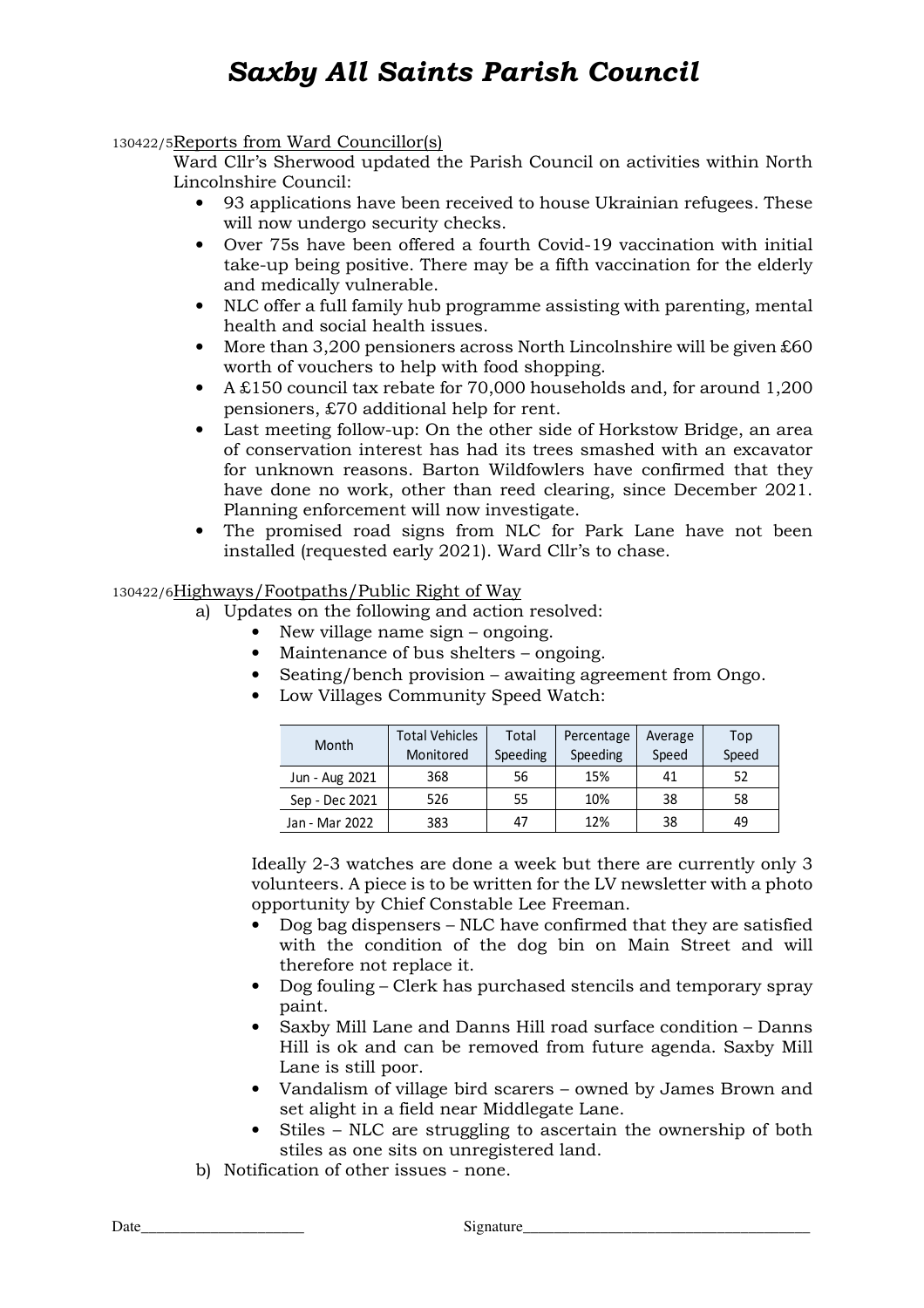#### 130422/7Open Space Management

- a) Sissons Gardening quotation for additional work was agreed. £107 per occasion for grass cutting and £38 per occasion for PROW cutting. Proposed: Cllr Shreeve, seconded: Cllr Simpson.
- b) Plants using the NLC Spring in Bloom grant of £174 will be purchased by Cllr Simpson.

#### 130422/8Planning

a) Applications made to North Lincolnshire Council and comment resolved:

| i.  | Application No: | PA/2022/598                                  |  |  |
|-----|-----------------|----------------------------------------------|--|--|
|     | Proposal:       | Notice of intention to fell a cherry &       |  |  |
|     |                 | repollard a bay willow tree, both situated   |  |  |
|     |                 | within Saxby all Saints' Conservation Area   |  |  |
|     | Site Location:  | Stoneholme, 17 Main Street, Saxby All        |  |  |
|     |                 | Saints, DN20 0QJ                             |  |  |
|     | Applicant:      | Mr James Tomlinson                           |  |  |
|     | Comment:        | No objection or comment.                     |  |  |
| ii. | Application No: | PA/2022/632                                  |  |  |
|     | Proposal:       | Notice of intention to fell a damson and     |  |  |
|     |                 | prune a yew tree, situated within Saxby all  |  |  |
|     |                 | Saints' Conservation Area                    |  |  |
|     | Site Location:  | 4 School House, Church Lane, Saxby All       |  |  |
|     |                 | Saints, DN20 0QE                             |  |  |
|     | Applicant:      | Mr & Mrs David James                         |  |  |
|     | Comment:        | No objection to Damson but would hope        |  |  |
|     |                 | that work on the yew would be restrained.    |  |  |
|     |                 | ecisions made by North Lincolnshire Council: |  |  |

- b) Decisions made by North Lincolnshire Council: PA/2022/71 and PA/2022/73 – Carpenters House, Main Street, Saxby All Saints – GRANTED.
- c) No planning applications received after the agenda had been posted.
- d) Any other planning matters.

130422/9Police Matters/Neighbourhood Watch/NAT Next NAT meeting scheduled for May 2022.

130422/10Queen's Platinum Jubilee June 2022

- Friday 3rd June 2022.
- Cllr Rogers is arranging flyers to advertise.
- Cllr Rogers and Cllr Szabo are sourcing a pig to cooked in a pit in the area behind the village hall.
- At this stage there will be no musical entertainment.
- The village hall will open the bar and villagers will be requested to bring along food.
- A village photograph will be arranged as in previous village events.
- A budget of £500 was set to purchase a commemorative bench and plaque. Action Clerk.
- A budget of £200 was set to purchase a commemorative oak tree. Action Cllr Szabo.
- A budget of £100 was set to purchase decorations. Action Cllr Shreeve.

Date\_\_\_\_\_\_\_\_\_\_\_\_\_\_\_\_\_\_\_\_\_ Signature\_\_\_\_\_\_\_\_\_\_\_\_\_\_\_\_\_\_\_\_\_\_\_\_\_\_\_\_\_\_\_\_\_\_\_\_\_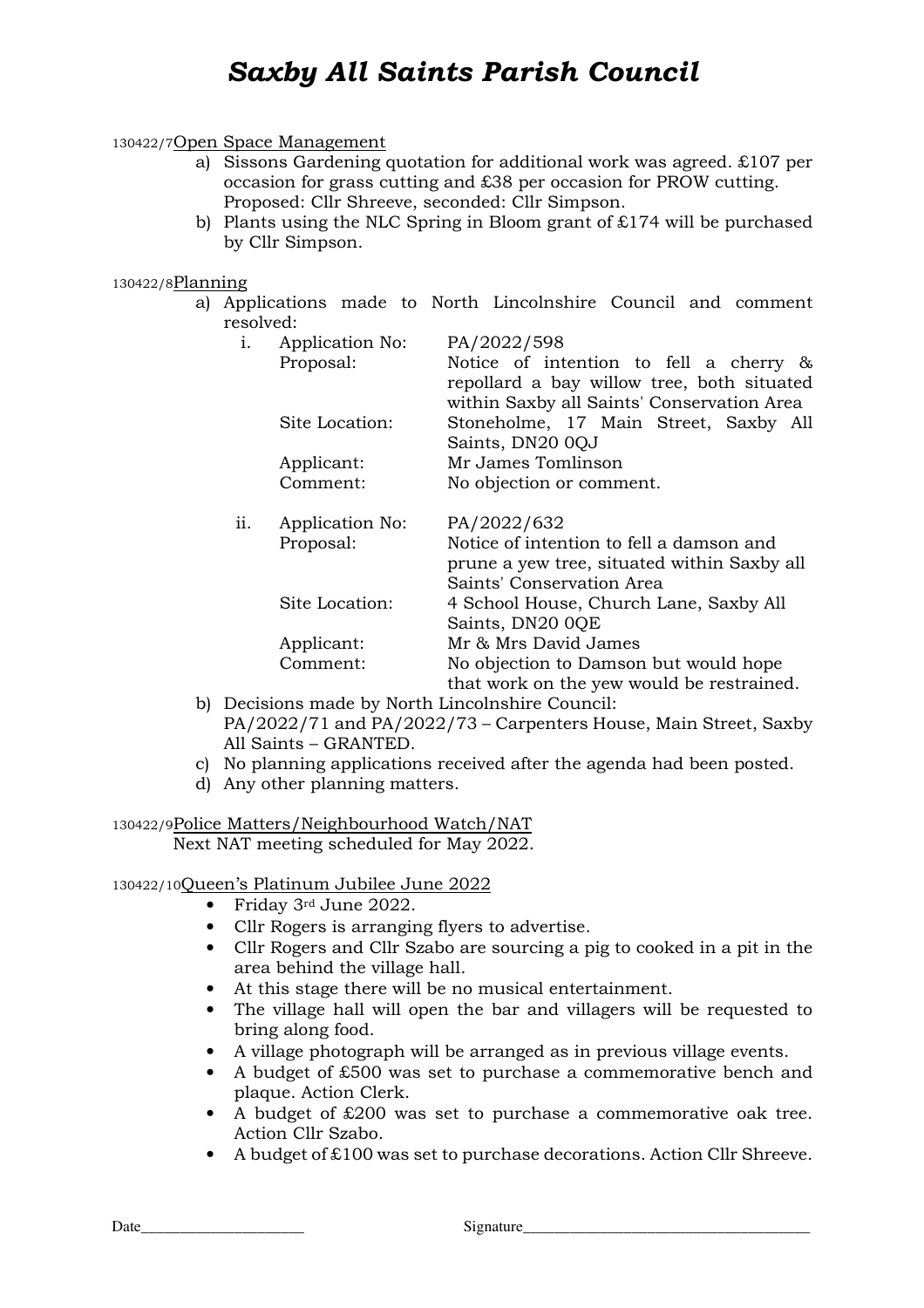- A budget of £100 was set to purchase disposable plates etc. Action Cllr Simpson.
- A budget of £100 was set for miscellaneous items that may be required.
- Total budget of £1000. Proposed: Cllr Simpson, seconded: Cllr Shreeve. Budget set utilises the grant underspend from NLC for the 2021 grass-cutting scheme.

### 130422/11Low Villages Newsletter

Article suggestions – Jubilee celebrations.

### 130422/12Accounts

The March/April 2022 accounts for payment and bank statements (see also Financial Reports) were approved by members and signed by the Chairman. Proposed: Cllr Barton, seconded: Cllr Shreeve.

| 09/03/2022               | Autela<br>Payroll<br>Services Ltd | Q4 payroll – Jan/Feb/Mar 2022                                      | £52.20           |
|--------------------------|-----------------------------------|--------------------------------------------------------------------|------------------|
| 01/04/2022               | <b>ERNLLCA</b>                    | ERNLLCA Membership<br>subscription 2022-2023                       | £279.98          |
|                          |                                   | Biennial fee for .gov.uk domain<br>name renewal - June 2022 to May |                  |
| 06/04/2022<br>13/04/2022 | Vision ICT<br>Mr J Fagge          | 2024<br>Replacement planter Main Street                            | £78.00<br>£59.99 |

## 130422/13Correspondence

Correspondence received, noted and action resolved:

- i. ERNLLCA Finance training.
- ii. ERNLLCA Spring training day.
- iii. ERNLLCA Appointment of new ERNLLCA Executive Officer.
- iv. NLC Integrated Transport Strategy Consultation with Town & Parish Councils.
- v. NLC Dog Bin Main Street.
- vi. NLC Parking on Verges Saxby All Saints.
- vii. CPRE Northern Lincolnshire Newsletter.
- viii. ERNLLCA Training and events.
- ix. NLC Brigg NAT Minutes 24th February 2022
- x. National Grid Humber Low Carbon Pipelines Project Update hard copy by post.
- xi. NLC Forthcoming meetings for April 2022.
- xii. ERNLLCA North Lincs District Committee meeting Tuesday 12 April 2022.
- xiii. ERNLLCA March 2022 Newsletter.

130422/14Minor Items

- a) Correspondence received following publication of the agenda: ERNLLCA – Spring Training Day (cancelled) and ERNLLCA Smaller Councils Committee consultation reply date extended.
- b) No points from Councillors, questions or items of interest to note.